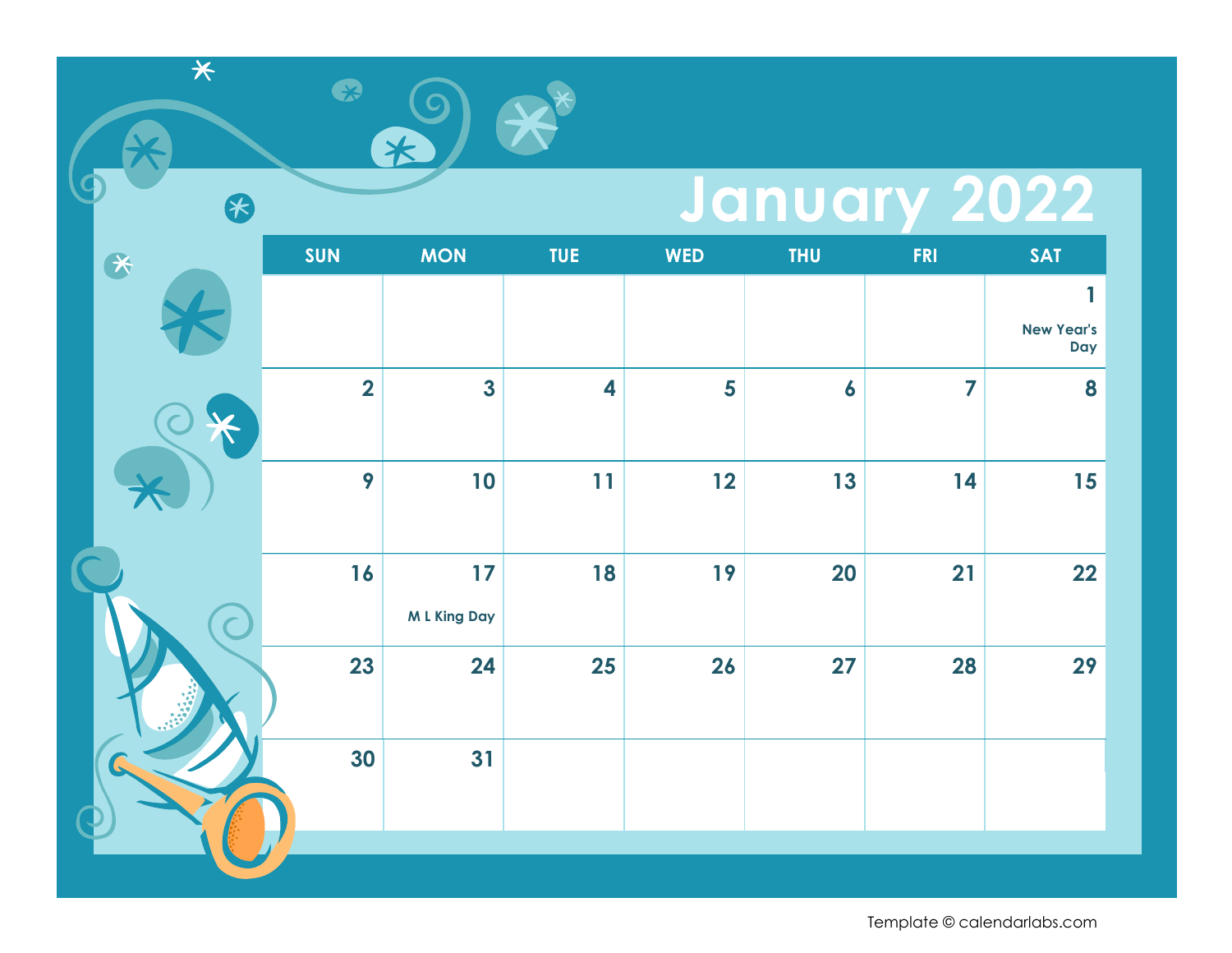# **February 2022**

|  | SUN              | <b>MON</b>                      | TUE          | <b>WED</b>              | <b>THU</b>   | FRI                     | <b>SAT</b> |
|--|------------------|---------------------------------|--------------|-------------------------|--------------|-------------------------|------------|
|  |                  |                                 | $\mathbf{1}$ | $\overline{\mathbf{2}}$ | $\mathbf{3}$ | $\overline{\mathbf{4}}$ | 5          |
|  | $\boldsymbol{6}$ | $\overline{7}$                  | 8            | 9                       | 10           | 11                      | 12         |
|  | 13               | 14<br><b>Valentine's</b><br>Day | 15           | 16                      | 17           | 18                      | 19         |
|  | <b>20</b>        | 21<br><b>Presidents' Day</b>    | 22           | 23                      | 24           | 25                      | 26         |
|  | 27               | 28                              |              |                         |              |                         |            |
|  |                  |                                 |              |                         |              |                         |            |

 $\overline{O}$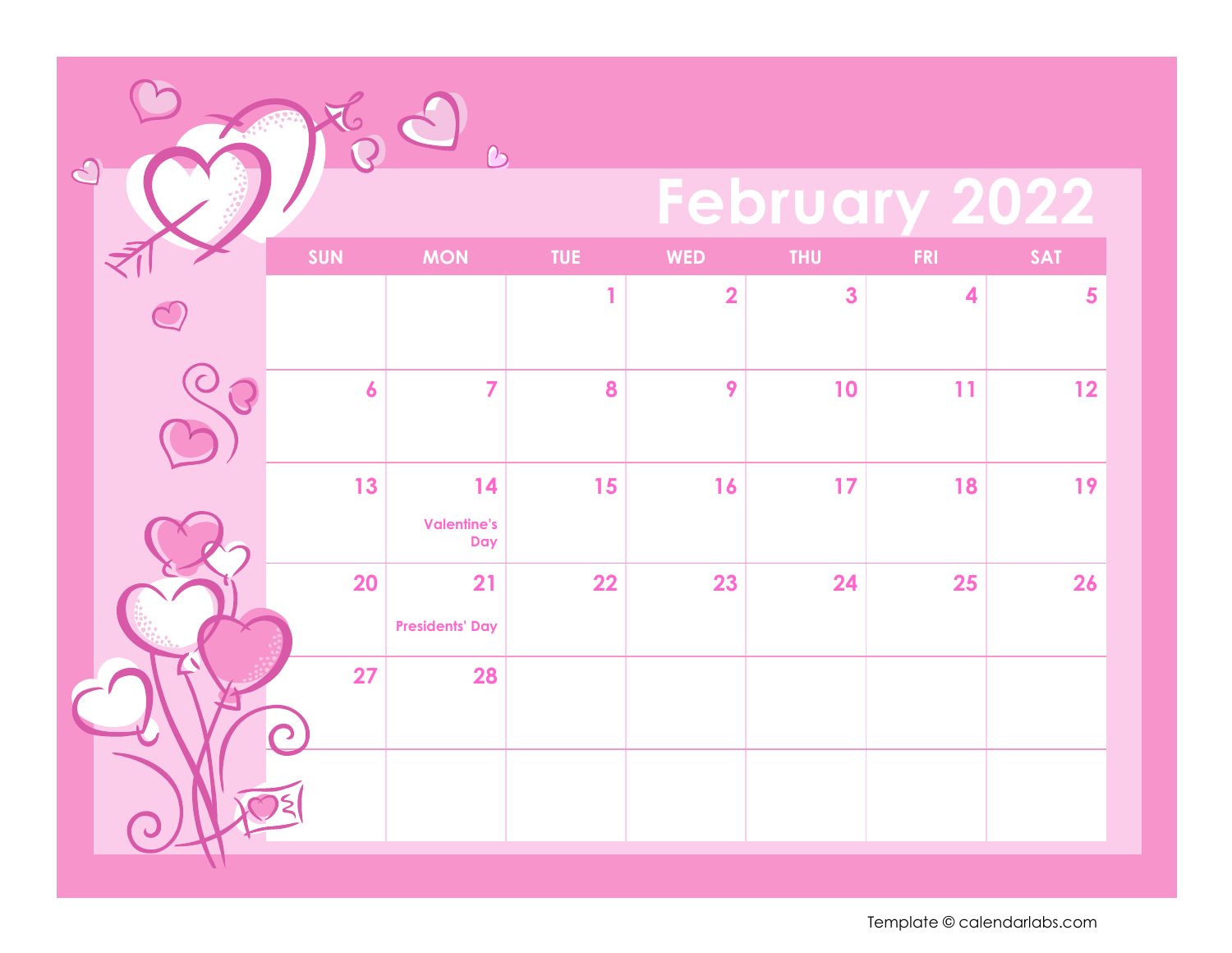## **March 2022**

| SUN              | <b>MON</b>     | TUE | <b>WED</b>              | <b>THU</b>   | <b>FRI</b>              | <b>SAT</b>              |
|------------------|----------------|-----|-------------------------|--------------|-------------------------|-------------------------|
|                  |                | 1   | $\overline{\mathbf{2}}$ | $\mathbf{3}$ | $\overline{\mathbf{4}}$ | $\overline{\mathbf{5}}$ |
| $\boldsymbol{6}$ | $\overline{7}$ | 8   | 9                       | 10           | 11                      | 12                      |
| 13               | 14             | 15  | 16                      | 17           | 18                      | 19                      |
| <b>20</b>        | 21             | 22  | 23                      | 24           | <b>25</b>               | 26                      |
| 27               | <b>28</b>      | 29  | 30                      | 31           |                         |                         |
|                  |                |     |                         |              |                         |                         |

ERS O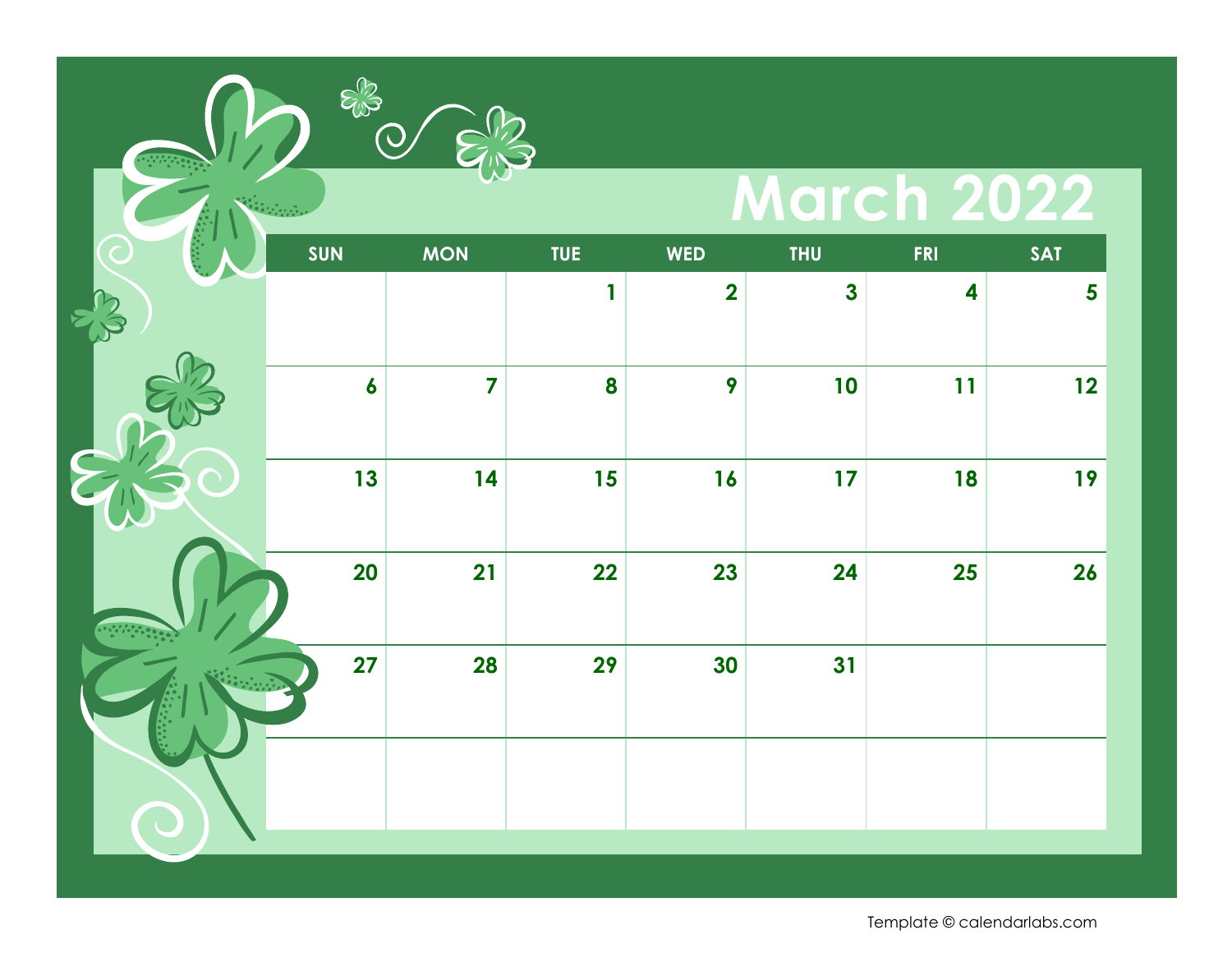## **April 2022**

| $\bigodot$ | <b>SUN</b>                 | <b>MON</b> | <b>TUE</b> | <b>WED</b>       | <b>THU</b>     | <b>FRI</b>               | <b>SAT</b>              |
|------------|----------------------------|------------|------------|------------------|----------------|--------------------------|-------------------------|
|            |                            |            |            |                  |                | 1                        | $\overline{\mathbf{2}}$ |
|            |                            |            |            |                  |                |                          |                         |
|            | $\overline{\mathbf{3}}$    | 4          | 5          | $\boldsymbol{6}$ | $\overline{7}$ | 8                        | 9                       |
|            | 10                         | 11         | 12         | 13               | 14             | 15<br><b>Good Friday</b> | 16                      |
|            | 17<br><b>Easter Sunday</b> | 18         | 19         | 20               | 21             | 22                       | 23                      |
|            | 24                         | 25         | 26         | 27               | 28             | 29                       | 30                      |
|            |                            |            |            |                  |                |                          |                         |

C

 $\overline{C}$ 

 $\bigcirc$ 

 $\overline{C}$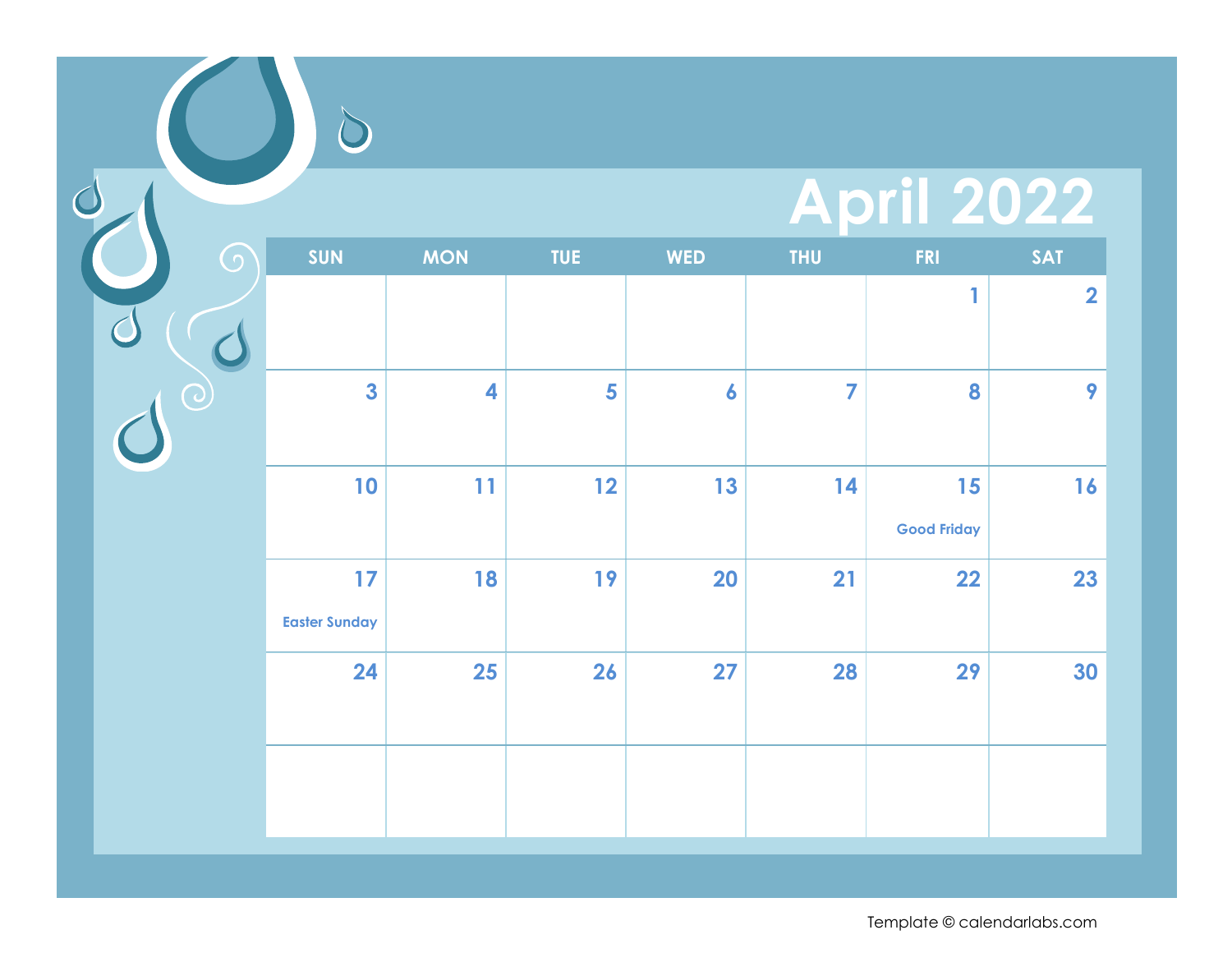| <b>May 2022</b> |  |
|-----------------|--|
|                 |  |

|                         | SUN                      | <b>MON</b>                | <b>TUE</b>              | <b>WED</b>              | <b>THU</b> | <b>FRI</b>       | <b>SAT</b>     |
|-------------------------|--------------------------|---------------------------|-------------------------|-------------------------|------------|------------------|----------------|
| $\overline{\mathbf{Z}}$ | 1                        | $\overline{\mathbf{2}}$   | $\overline{\mathbf{3}}$ | $\overline{\mathbf{4}}$ | 5          | $\boldsymbol{6}$ | $\overline{7}$ |
|                         | 8<br><b>Mother's Day</b> | 9                         | 10                      | 11                      | 12         | 13               | 14             |
| $\boldsymbol{0}$        | 15                       | 16                        | 17                      | 18                      | 19         | <b>20</b>        | 21             |
|                         | 22                       | 23                        | 24                      | 25                      | 26         | 27               | 28             |
|                         | 29                       | 30<br><b>Memorial Day</b> | 31                      |                         |            |                  |                |
|                         |                          |                           |                         |                         |            |                  |                |
|                         |                          |                           |                         |                         |            |                  |                |

Q

 $\mathcal{Q}$ 

6

 $\big($ 

Z

 $\overline{\mathbf{O}}$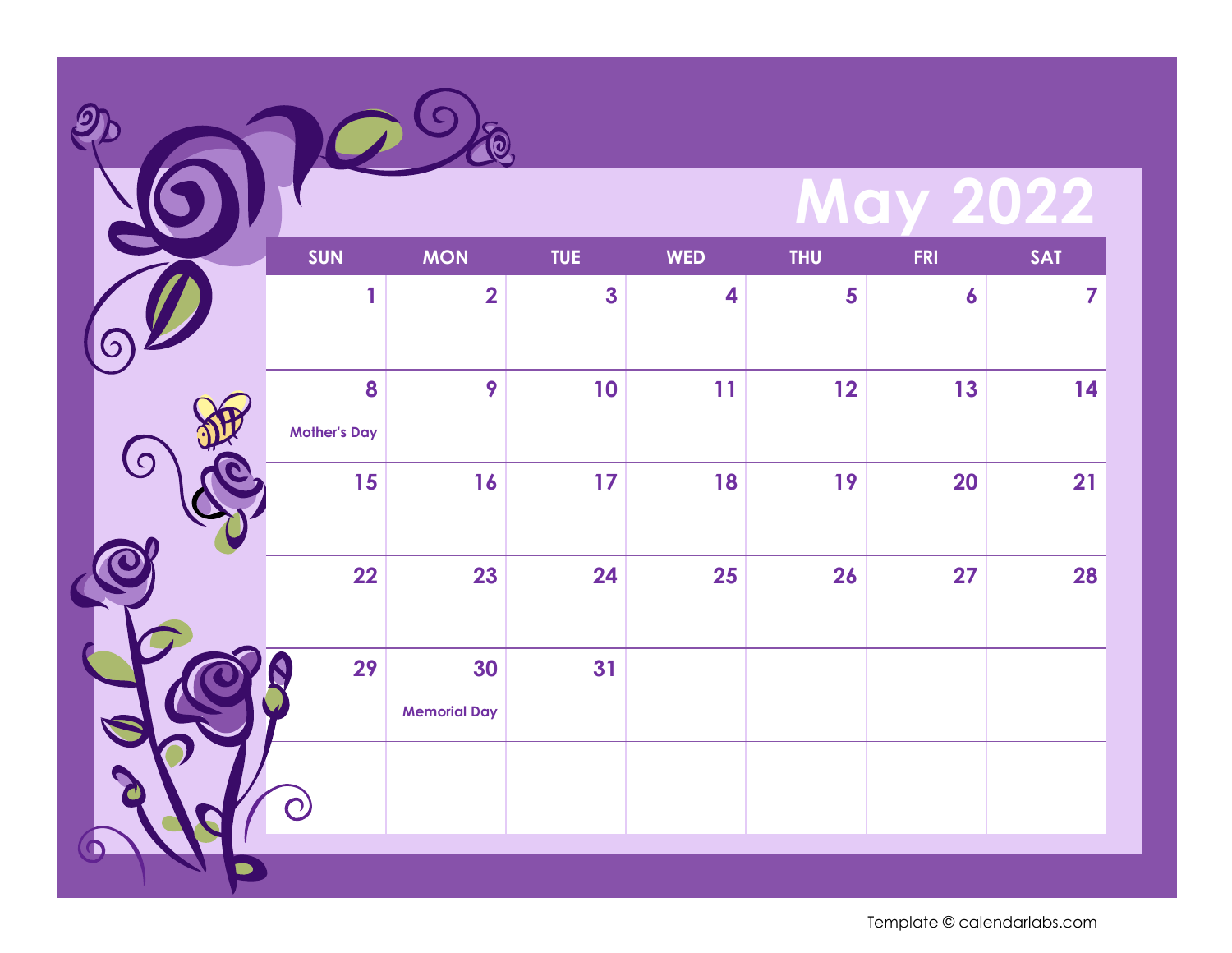#### **June 2022**

| SUN                       | <b>MON</b> | <b>TUE</b>     | <b>WED</b> | <b>THU</b>              | <b>FRI</b>                                                     | <b>SAT</b>              |
|---------------------------|------------|----------------|------------|-------------------------|----------------------------------------------------------------|-------------------------|
|                           |            |                | 1          | $\overline{\mathbf{2}}$ | $\overline{\mathbf{3}}$<br><b>National Donut</b><br><b>Day</b> | $\overline{\mathbf{4}}$ |
| 5                         | 6          | $\overline{7}$ | 8          | 9                       | 10                                                             | 11                      |
| 12                        | 13         | 14             | 15         | 16                      | 17                                                             | 18                      |
| 19<br><b>Father's Day</b> | <b>20</b>  | 21             | 22         | 23                      | 24                                                             | 25                      |
| 26                        | 27         | 28             | 29         | 30                      | 1                                                              | $\overline{\mathbf{2}}$ |
| 29                        | 30         | 31             |            |                         |                                                                |                         |
|                           |            |                |            |                         |                                                                |                         |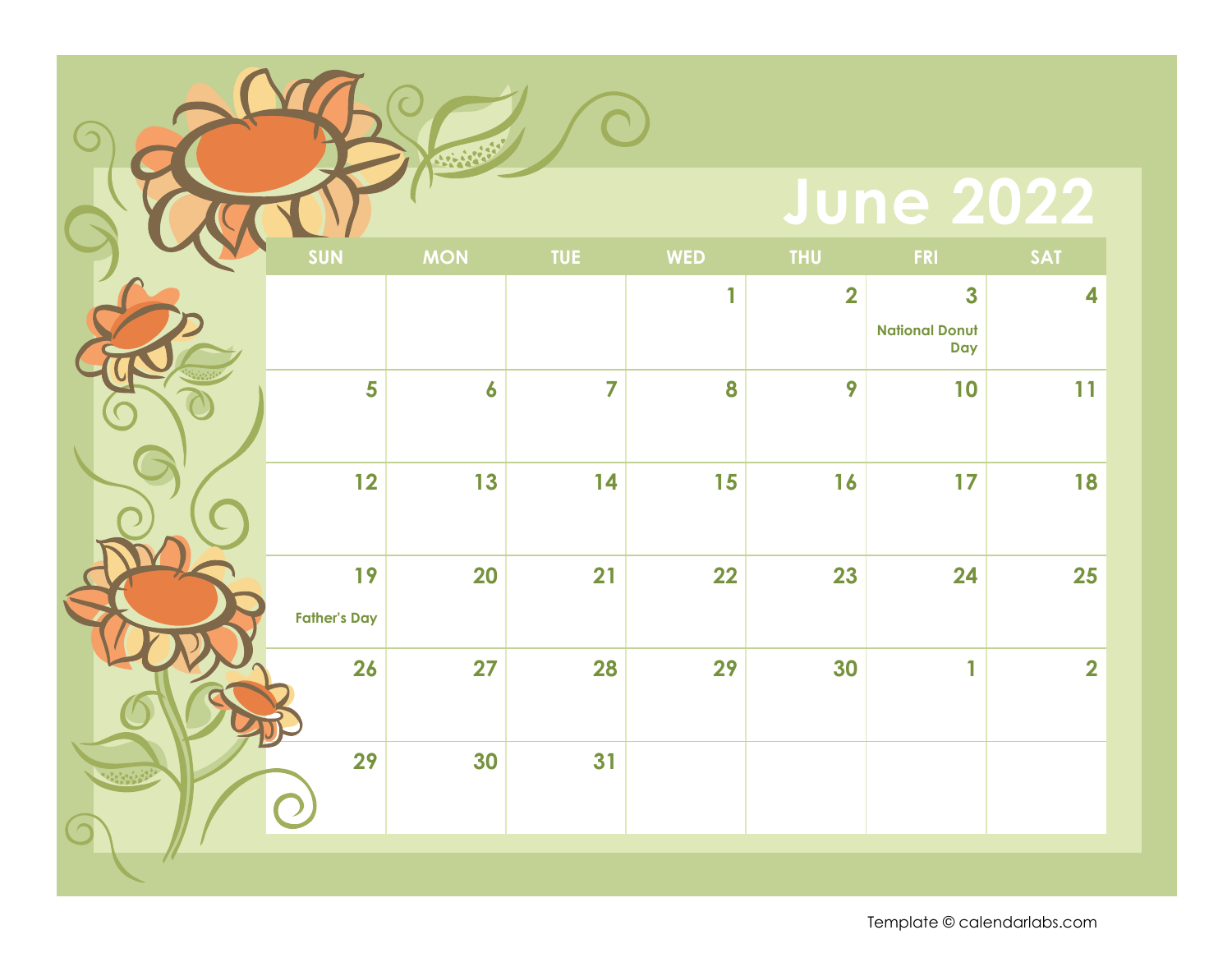|            |                         | $\Omega$                 |            |            |            |            |                         |
|------------|-------------------------|--------------------------|------------|------------|------------|------------|-------------------------|
|            |                         |                          |            |            |            |            |                         |
|            | SUN                     | <b>MON</b>               | <b>TUE</b> | <b>WED</b> | <b>THU</b> | <b>FRI</b> | <b>SAT</b>              |
|            |                         |                          |            |            |            | 1          | $\overline{\mathbf{2}}$ |
|            | $\overline{\mathbf{3}}$ | 4<br>Independence<br>Day | 5          | 6          | 7          | 8          | 9                       |
| $\bigcirc$ | 10                      | 11                       | 12         | 13         | 14         | 15         | 16                      |
|            | 17                      | 18                       | 19         | 20         | 21         | 22         | 23                      |
|            | 24                      | 25                       | 26         | 27         | 28         | 29         | 30                      |
|            | 31                      |                          |            |            |            |            |                         |
|            |                         |                          |            |            |            |            | <b>July 2022</b>        |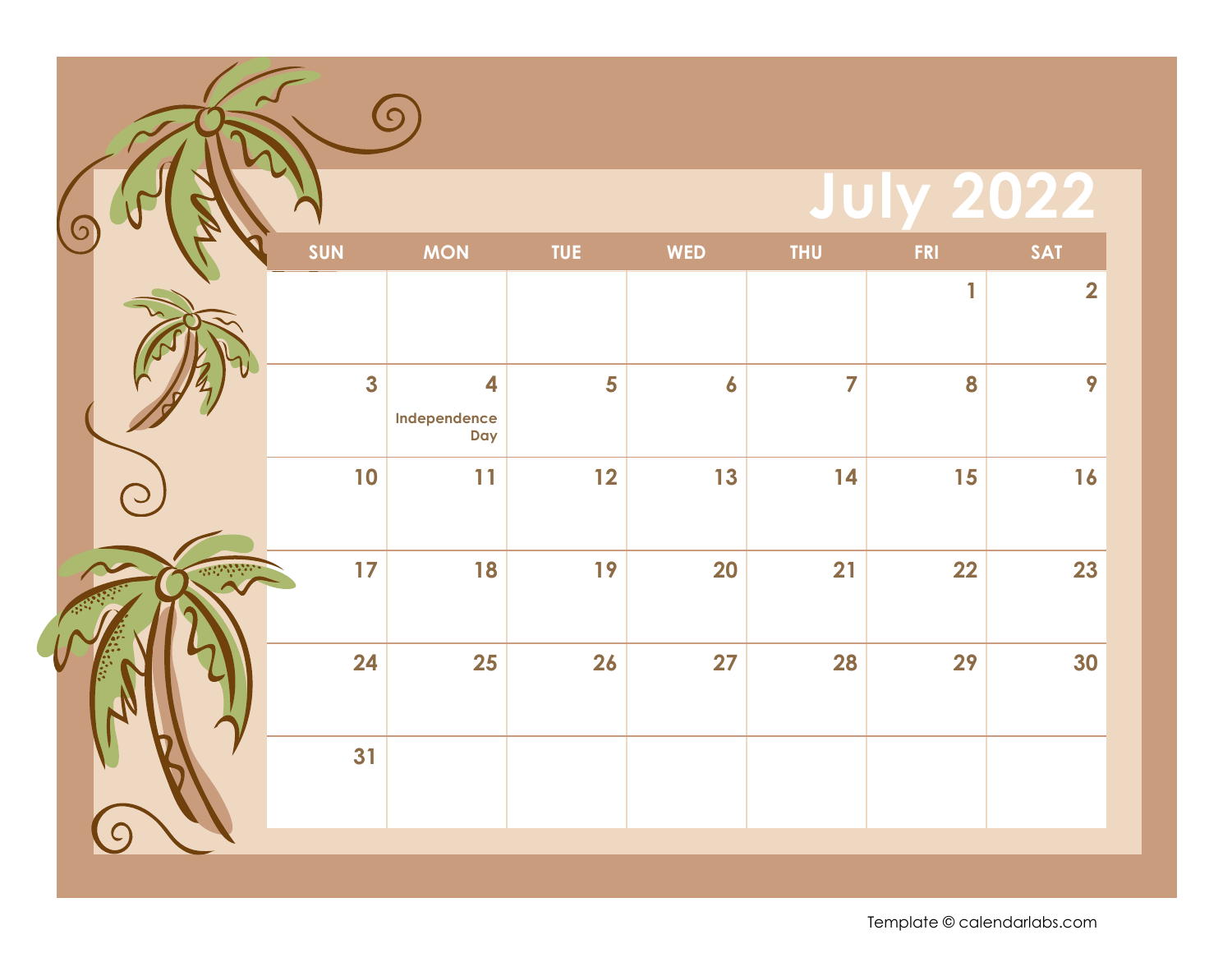|                | $\bigcirc$   |                         |              |                    |            |                  |
|----------------|--------------|-------------------------|--------------|--------------------|------------|------------------|
|                |              |                         |              | <b>August 2022</b> |            |                  |
| SUN            | <b>MON</b>   | <b>TUE</b>              | <b>WED</b>   | <b>THU</b>         | <b>FRI</b> | <b>SAT</b>       |
|                | $\mathbf{1}$ | $\overline{\mathbf{2}}$ | $\mathbf{3}$ | 4                  | 5          | $\boldsymbol{6}$ |
| $\overline{7}$ | 8            | 9                       | 10           | 11                 | 12         | 13               |
| 14             | 15           | 16                      | 17           | 18                 | 19         | <b>20</b>        |
| 21             | 22           | 23                      | 24           | 25                 | 26         | 27               |
| <b>28</b>      | 29           | 30                      | 31           |                    |            |                  |
|                |              |                         |              |                    |            |                  |
|                |              |                         |              |                    |            |                  |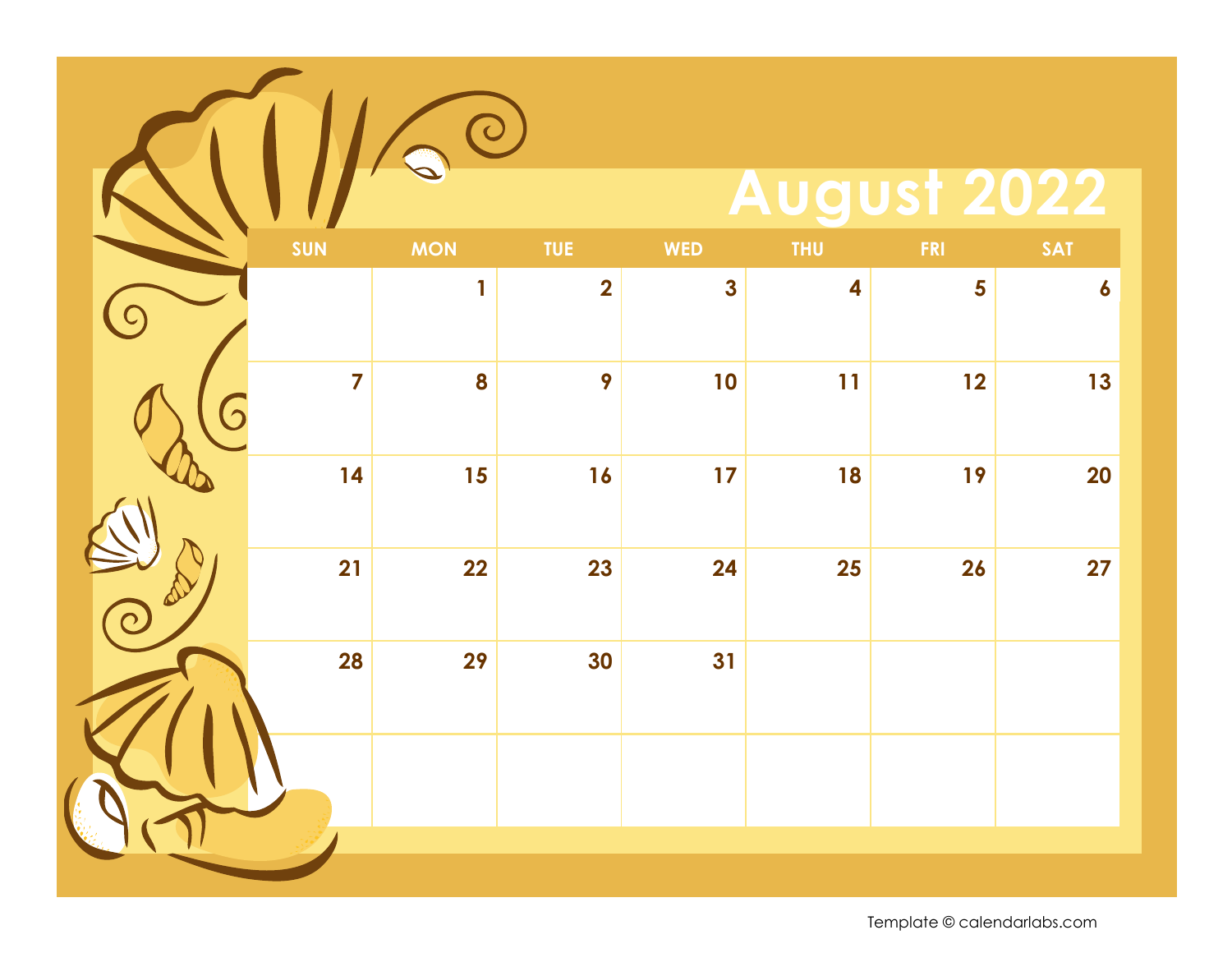## **September 2022**

| C          | SUN                     | <b>MON</b>       | TUE              | <b>WED</b>              | <b>THU</b> | <b>FRI</b>              | <b>SAT</b>   |
|------------|-------------------------|------------------|------------------|-------------------------|------------|-------------------------|--------------|
|            |                         |                  |                  |                         | 1          | $\overline{\mathbf{2}}$ | $\mathbf{3}$ |
|            |                         |                  |                  |                         |            |                         |              |
|            | $\overline{\mathbf{4}}$ | 5                | $\boldsymbol{6}$ | $\overline{\mathbf{z}}$ | 8          | 9                       | 10           |
|            |                         | <b>Labor Day</b> |                  |                         |            |                         |              |
| $\bigcirc$ | 11                      | 12               | 13               | 14                      | 15         | 16                      | 17           |
|            |                         |                  |                  |                         |            |                         |              |
|            | 18                      | 19               | <b>20</b>        | 21                      | 22         | 23                      | 24           |
|            | <b>25</b>               | 26               | 27               | <b>28</b>               | 29         | 30                      |              |
|            |                         |                  |                  |                         |            |                         |              |
|            |                         |                  |                  |                         |            |                         |              |
|            |                         |                  |                  |                         |            |                         |              |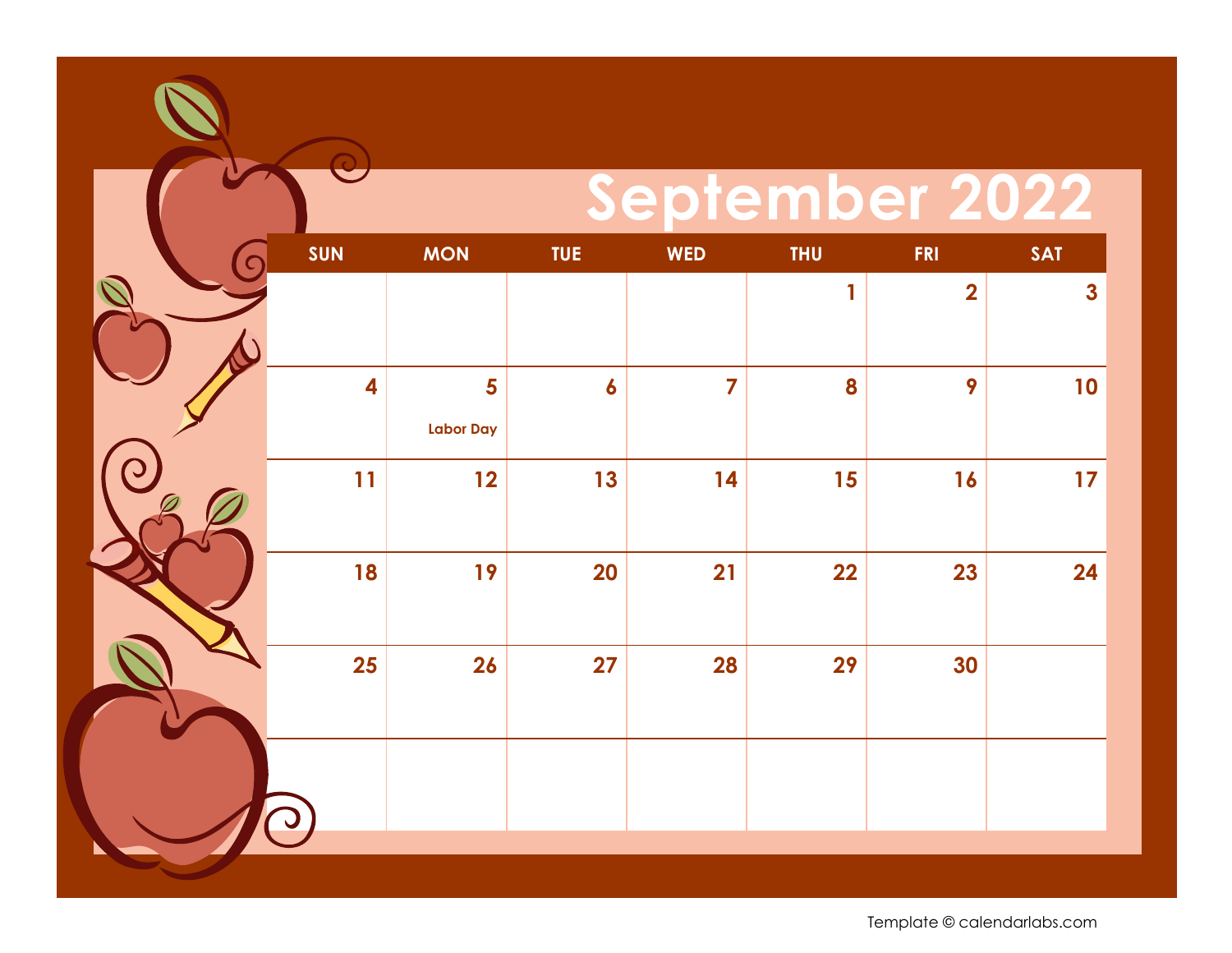## **October 2022**

| $\Omega$ | SUN            | <b>MON</b>                | TUE                     | <b>WED</b> | <b>THU</b>       | <b>FRI</b>     | <b>SAT</b>   |
|----------|----------------|---------------------------|-------------------------|------------|------------------|----------------|--------------|
| $\Omega$ |                |                           |                         |            |                  |                | $\mathbf{1}$ |
|          | $\overline{2}$ | $\overline{\mathbf{3}}$   | $\overline{\mathbf{4}}$ | 5          | $\boldsymbol{6}$ | $\overline{7}$ | 8            |
|          | 9              | 10<br><b>Columbus Day</b> | 11                      | 12         | 13               | 14             | 15           |
|          | 16             | 17                        | 18                      | 19         | 20               | 21             | 22           |
|          | 23             | 24                        | <b>25</b>               | 26         | 27               | 28             | 29           |
|          | 30             | 31<br><b>Halloween</b>    |                         |            |                  |                |              |
|          |                |                           |                         |            |                  |                |              |

<u>(၅</u>

 $\left(\circ\right)$ 

eps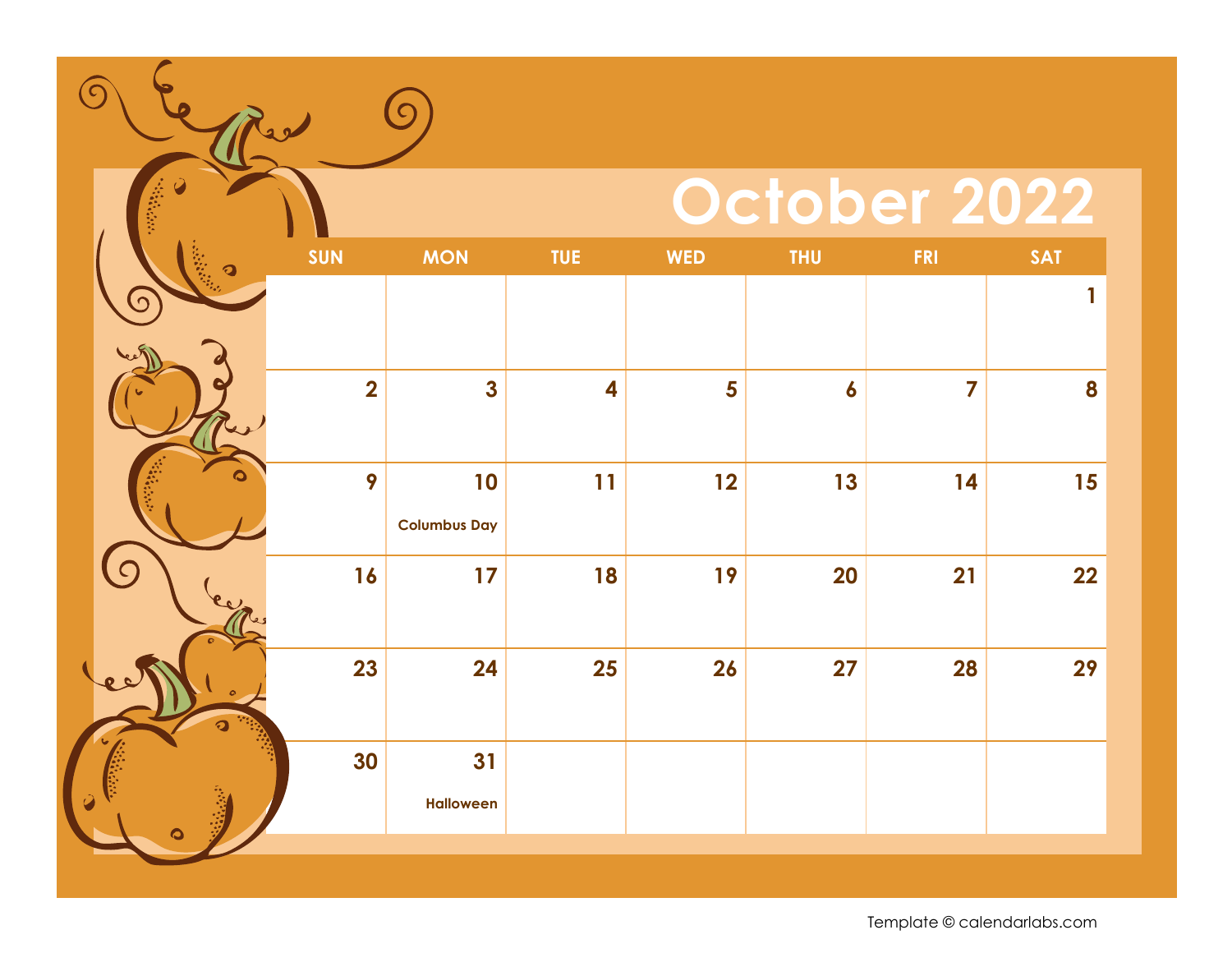## **November 2022**

|    | <b>SUN</b> | <b>MON</b>     | <b>TUE</b> | <b>WED</b>              | <b>THU</b>                       | <b>FRI</b>                | <b>SAT</b> |
|----|------------|----------------|------------|-------------------------|----------------------------------|---------------------------|------------|
|    |            |                | 1          | $\overline{\mathbf{2}}$ | $\mathbf{3}$                     | 4                         | 5          |
| ္ပ | 6          | $\overline{7}$ | 8          | 9                       | 10                               | 11<br><b>Veterans Day</b> | 12         |
|    | 13         | 14             | 15         | 16                      | 17                               | 18                        | 19         |
|    | <b>20</b>  | 21             | 22         | 23                      | 24<br><b>Thanksgiving</b><br>Day | 25                        | 26         |
|    | 27         | 28             | 29         | 30                      |                                  |                           |            |
| 泰  | $\bigcap$  |                |            |                         |                                  |                           |            |
|    |            |                |            |                         |                                  |                           |            |

 $\bigcirc$ 

 $\overline{\mathcal{O}}$ 

**C**